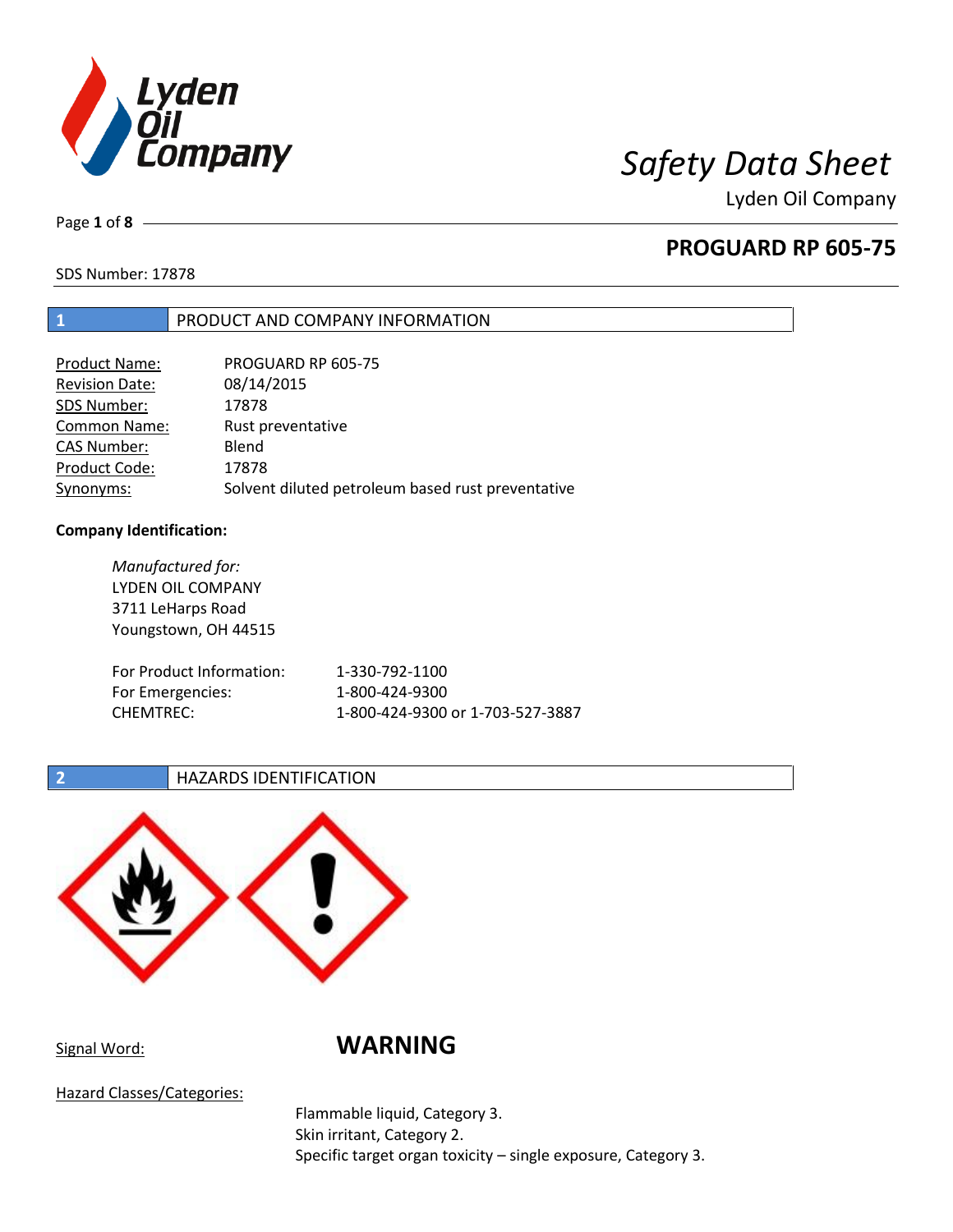

Page **2** of **8**

Lyden Oil Company

# **PROGUARD RP 605-75** SDS Number: 17878 Hazard Statement(s): H226: Flammable liquid and vapor. H315: Causes skin irritation. H336: May cause drowsiness or dizziness. Precaution Statement(s): P101: If medical advice is needed, have product container or label at hand. P102: Keep out of reach of children. P103: Read label before use. P261: Avoid breathing dust/fumes/gas/mist/vapors/spray. P302+352: IF ON SKIN: Wash with plenty of water. P210: Keep away from heat, hot surfaces, sparks, open flames and other ignition sources. No smoking. Other Hazard Statement(s):

Repeated exposure may cause skin dryness or cracking.

## **3** COMPOSITION / INFORMATION ON INGREDIENTS

### Ingredients:

*Mixture of the substances listed below with nonhazardous additions.*

| <b>Chemical Name</b> | <b>CAS Number</b> | Percentage |
|----------------------|-------------------|------------|
| Stoddard solvent     | 8052-41-3         | 40-50      |

*\*Any concentration shown as a range is to protect confidentiality or is due to batch variation.*

| <b>AID MEASURES</b><br>י וכחו־ |
|--------------------------------|
|                                |

Description of First Aid Measures:

Inhalation:

If symptoms develop, move victim to fresh air. If symptoms persist, obtain medical attention.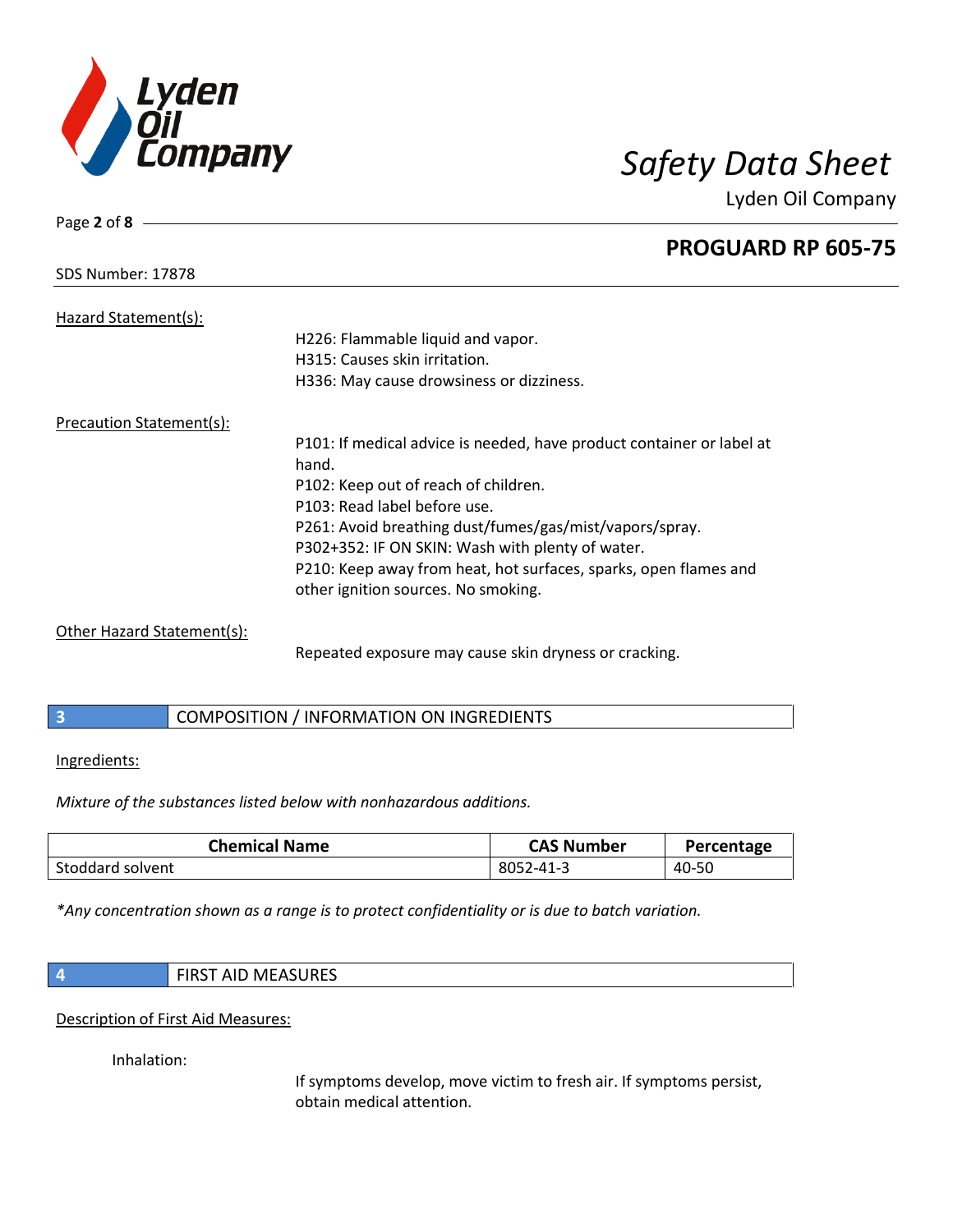

| Page $3$ of $8$ -                             |                                                                                                                                                                                                   |  |  |
|-----------------------------------------------|---------------------------------------------------------------------------------------------------------------------------------------------------------------------------------------------------|--|--|
| SDS Number: 17878                             | PROGUARD RP 605-75                                                                                                                                                                                |  |  |
| Skin Contact:                                 | Wash with soap and water. Remove contaminated clothing and wash<br>before reuse. Get medical attention if needed.                                                                                 |  |  |
| Eye Contact:                                  | Rinse opened eye for several minutes under running water. If<br>symptoms persist, consult medical attention.                                                                                      |  |  |
| Ingestion:                                    | Rinse mouth with water. If symptoms develop, obtain medical<br>attention.                                                                                                                         |  |  |
| Symptoms and Effects, both acute and delayed: | No further relevent data available.                                                                                                                                                               |  |  |
| <b>Recommended Actions:</b>                   | Treat symptomatically. Call a doctor or poison<br>control center for guidance.                                                                                                                    |  |  |
| 5                                             | FIRE FIGHTING MEASURES                                                                                                                                                                            |  |  |
| Recommended Fire-Extinguishing Equipment:     | Use dry powder, foam, or carbon dioxide fire<br>extinguishers. Water may be ineffective in fighting<br>an oil fire unless used by experienced fire fighters.                                      |  |  |
| Possible Hazards During a Fire:               | Hazardous combustion products may include: A<br>complex mixture of airborne solid and liquid<br>particulates and gases (smoke). Carbon monoxide.<br>Unidentified organic and inorganic compounds. |  |  |
| <b>Recommendations to Firefighters:</b>       | No special measures required.                                                                                                                                                                     |  |  |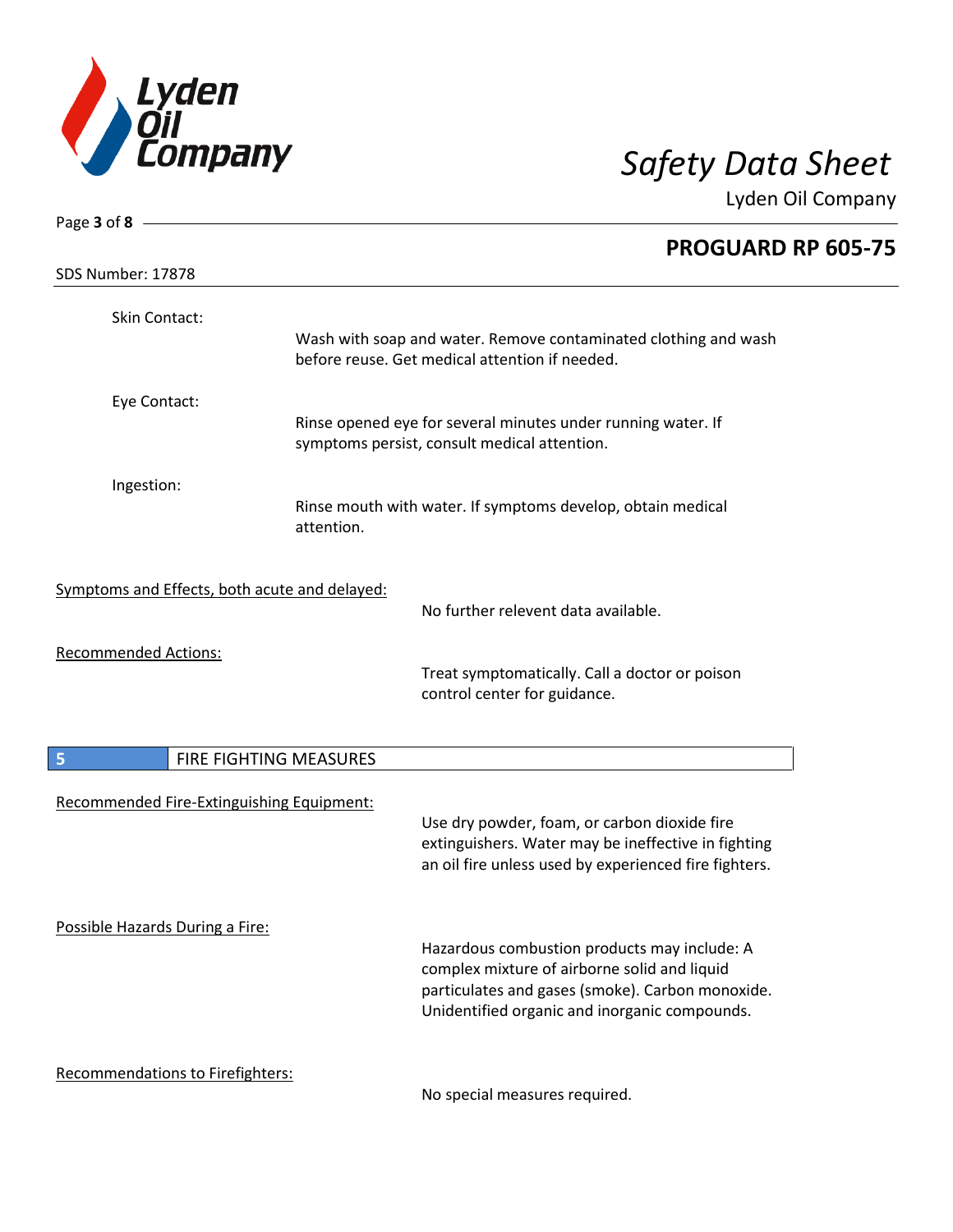

**PROGUARD RP 605-75**

SDS Number: 17878

Page **4** of **8**

| <b>ACCIDENTAL RELEASE MEASURES</b><br>$6\phantom{1}6$ |                                                                                                                                                                                                                                                                                                                                                                                                                             |
|-------------------------------------------------------|-----------------------------------------------------------------------------------------------------------------------------------------------------------------------------------------------------------------------------------------------------------------------------------------------------------------------------------------------------------------------------------------------------------------------------|
| <b>Personal Precautions:</b>                          |                                                                                                                                                                                                                                                                                                                                                                                                                             |
|                                                       | Avoid contact with skin, eyes, and clothing.<br>Keep away from sources of ignition.                                                                                                                                                                                                                                                                                                                                         |
| <b>Emergency Procedures:</b>                          | Contain spilled material, collect in suitable and<br>properly labled containers.                                                                                                                                                                                                                                                                                                                                            |
| <b>Environmental Precautions:</b>                     |                                                                                                                                                                                                                                                                                                                                                                                                                             |
|                                                       | Do not allow to reach sewage system or any water<br>course.<br>Do not allow to enter ground waters.                                                                                                                                                                                                                                                                                                                         |
| Cleanup Procedures:                                   | Pick up excess with inert absorbant material.                                                                                                                                                                                                                                                                                                                                                                               |
| <b>HANDLING AND STORAGE</b><br>7                      |                                                                                                                                                                                                                                                                                                                                                                                                                             |
| <b>Handling Precautions:</b>                          | Handle with care and avoid spillage on the floor.<br>Do not cut, weld, drill, grind, braze, or solder<br>container.<br>Hot surfaces may ignite the product. Vapors are<br>heavier than air, so they may travel across the<br>ground and reach remote ignition sources. Static<br>electricity may accumulate and create a fire hazard.<br>Bond and ground handling equipment and transfer<br>containers to prevent sparking. |
| <b>Storage Requirements:</b>                          | Keep container tightly sealed.<br>Keep away from sources of ignition.                                                                                                                                                                                                                                                                                                                                                       |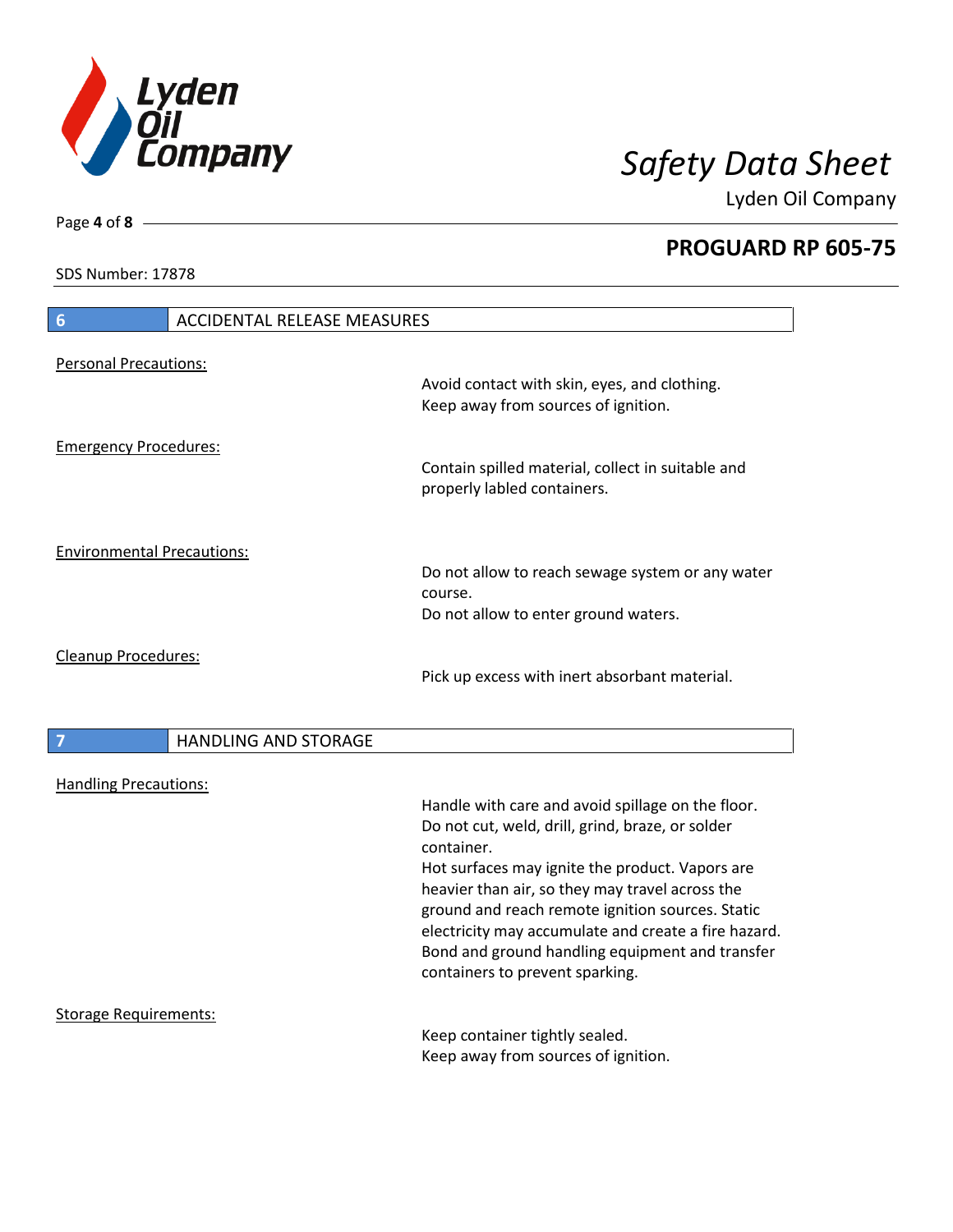

**PROGUARD RP 605-75**

SDS Number: 17878

Page **5** of **8**

## **8** EXPOSURE CONTROLS / PERSONAL PROTECTION

### Exposure Limits:

-8052-41-3 Stoddard Solvent (40-50%):

PEL - Long-term value: 2900mg/m<sup>3</sup> REL-Long-term value: 350mg/m<sup>3</sup> Ceiling limit value: 1800mg/m<sup>3</sup> (15 minutes) TLV – Short-term value:  $525mg/m<sup>3</sup>$ 

Engineering Controls:

All ventilation should be designed in accordance with OSHA standard (29 CFR 1910.94).

Personal Protective Equipment:

Wash hands before breaks and at the end of work. Use safety glasses and gloves.

## **9** PHYSICAL AND CHEMICAL PROPERTIES

| Color:                        | <b>Brown</b>                  |
|-------------------------------|-------------------------------|
| <b>Physical State:</b>        | Liquid                        |
| Odor:                         | Data not available            |
| Odor Threshold:               | Data not available            |
| pH:                           | Data not available            |
| <b>Melting Point:</b>         | Data not available            |
| <b>Boiling Point:</b>         | $302^\circ$ F                 |
| <b>Boiling Range:</b>         | Data not available            |
| Flash Point:                  | 42° C / 107.6° F (TCC Method) |
| <b>Evaporation Rate:</b>      | Data not available            |
| Flammability:                 | Data not available            |
| Flammability Limits:          | Data not available            |
| Vapor Pressure:               | Data not available            |
| Vapor Density:                | Data not available            |
| <b>Relative Density:</b>      | Data not available            |
| Solubilities:                 | Insoluble in water            |
| <b>Partition Coefficient:</b> | Data not available            |
| Auto-Ignition Temperature:    | Data not available            |
| Decomposition Temperature:    | Data not available            |
| Viscosity:                    | Data not available            |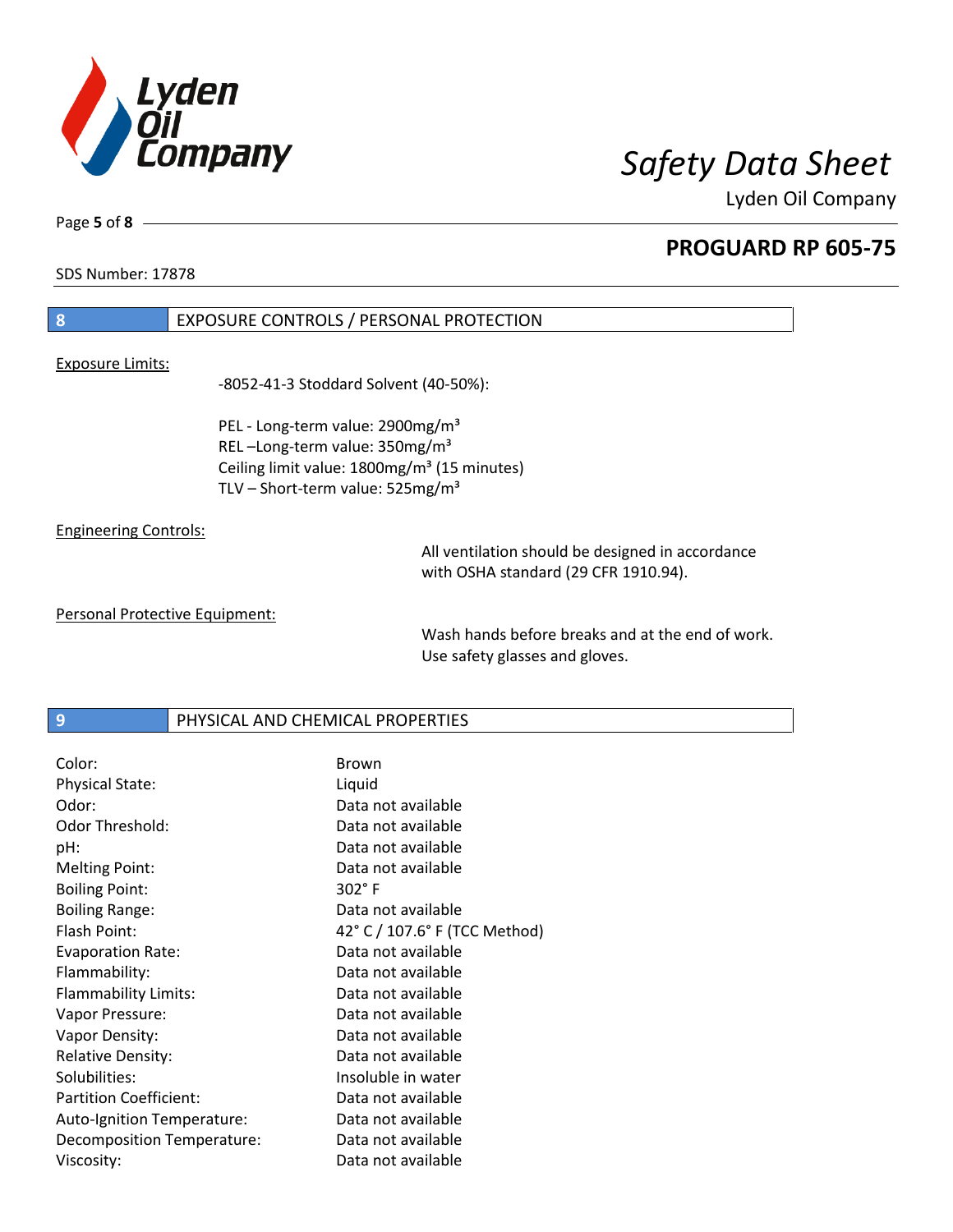

**PROGUARD RP 605-75**

SDS Number: 17878

Page **6** of **8**

| <b>10</b>                      | STABILITY AND REACTIVITY |                                                                  |
|--------------------------------|--------------------------|------------------------------------------------------------------|
| Stability:                     |                          | Stable under normal conditions.                                  |
| Reactivity:                    |                          | Not reactive under normal conditions.                            |
| <b>Conditions to Avoid:</b>    |                          | Extreme temperature, sparks, open flame, and<br>direct sunlight. |
| <b>Hazardous Reactions:</b>    |                          | No known hazardous reactions.                                    |
| <b>Incompatible Materials:</b> |                          | No further relevant information available.                       |
| <b>Decomposition Products:</b> |                          | Hazardous decomposition products are not<br>expected to form.    |

| <b>11</b>                    | <b>TOXICOLOGICAL INFORMATION</b>    |                                                                                                                           |
|------------------------------|-------------------------------------|---------------------------------------------------------------------------------------------------------------------------|
| Routes of Exposure:          |                                     | Skin and eye contact are the primary routes of<br>exposure although exposure may occur following<br>accidental ingestion. |
| <b>Exposure Effects:</b>     |                                     | Repeated skin contact may cause dermatitis or an<br>oil acne.                                                             |
| <b>Measures of Toxicity:</b> |                                     | No test data available.                                                                                                   |
|                              | Carcinogenic/Mutagenic Precautions: | Non-carcinogenic and not expected to be<br>mutagentic.                                                                    |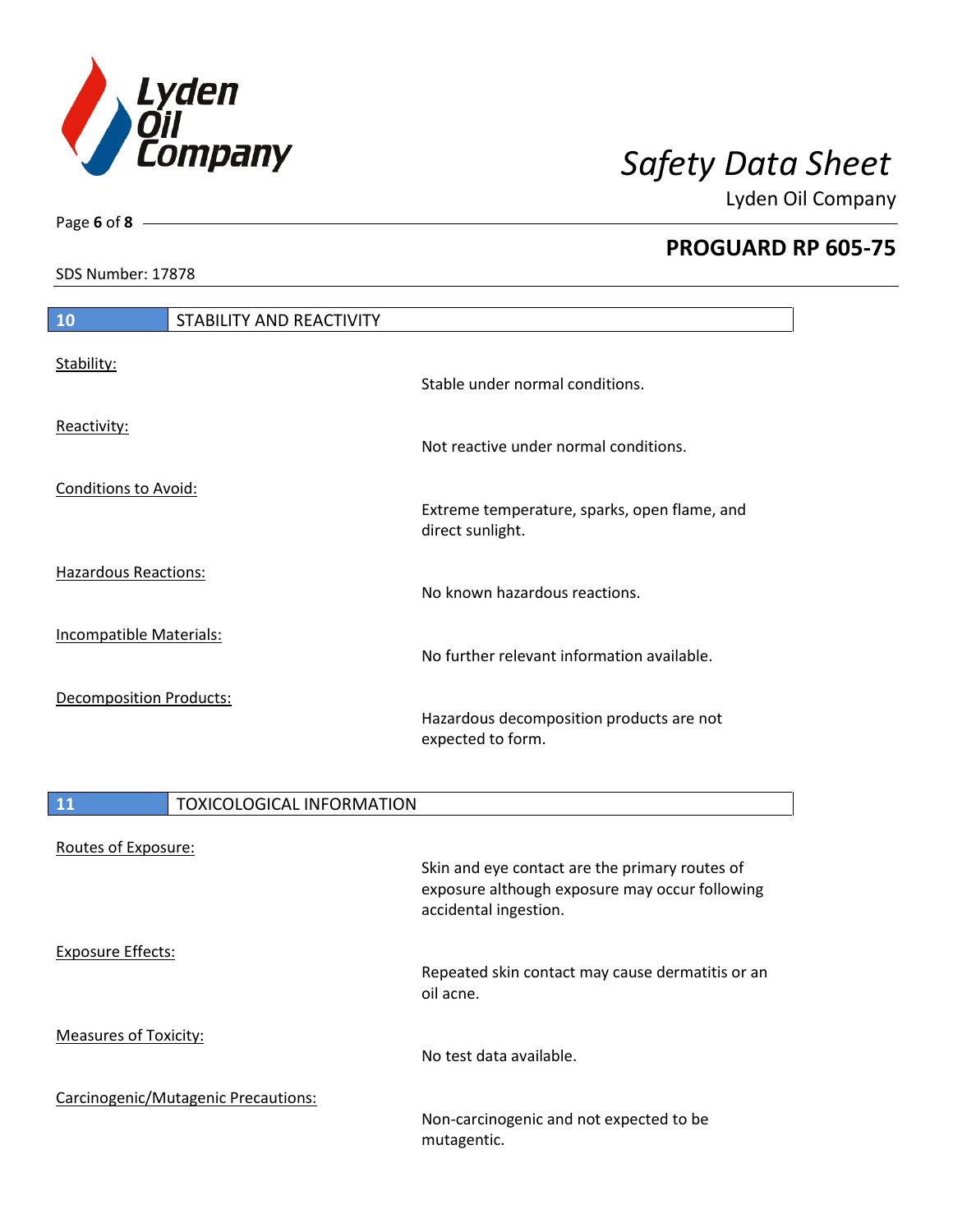

**PROGUARD RP 605-75**

SDS Number: 17878

Page **7** of **8**

| 12                                                                                                | <b>ECOLOGICAL INFORMATION</b>                                                            |                                                                                             |
|---------------------------------------------------------------------------------------------------|------------------------------------------------------------------------------------------|---------------------------------------------------------------------------------------------|
| <b>Ecological Precautions:</b>                                                                    |                                                                                          | Avoid exposing to the environment.                                                          |
| <b>Ecological Effects:</b>                                                                        |                                                                                          | Freshwater fish toxicity acute LC50 is 1 - 10 mg/L based on component data.                 |
| 13                                                                                                | <b>DISPOSAL CONSIDERATIONS</b>                                                           |                                                                                             |
| Disposal Methods:                                                                                 |                                                                                          | Dispose of waste material in accordance with all<br>local, state, and federal requirements. |
| <b>Disposal Containers:</b>                                                                       |                                                                                          | Use properly approved container for disposal.                                               |
| <b>Special Precautions:</b>                                                                       |                                                                                          | Do not flush to surface waters or drains.                                                   |
| 14                                                                                                | <b>TRANSPORT INFORMATION</b>                                                             |                                                                                             |
| <b>UN Number:</b><br><b>UN Shipping Name:</b><br><b>Transport Hazard Class:</b><br>Packing Group: | <b>UN 1993</b><br>Combustible liquid, n.o.s.<br>Data not available<br>Data not available |                                                                                             |
| <b>Environmental Hazards:</b>                                                                     |                                                                                          | Data not available                                                                          |
| <b>Bulk Transport Guidance:</b>                                                                   |                                                                                          | Data not available                                                                          |
| <b>Special Precautions:</b>                                                                       |                                                                                          | Not regulated by DOT in quantities less than 119<br>gallons.                                |